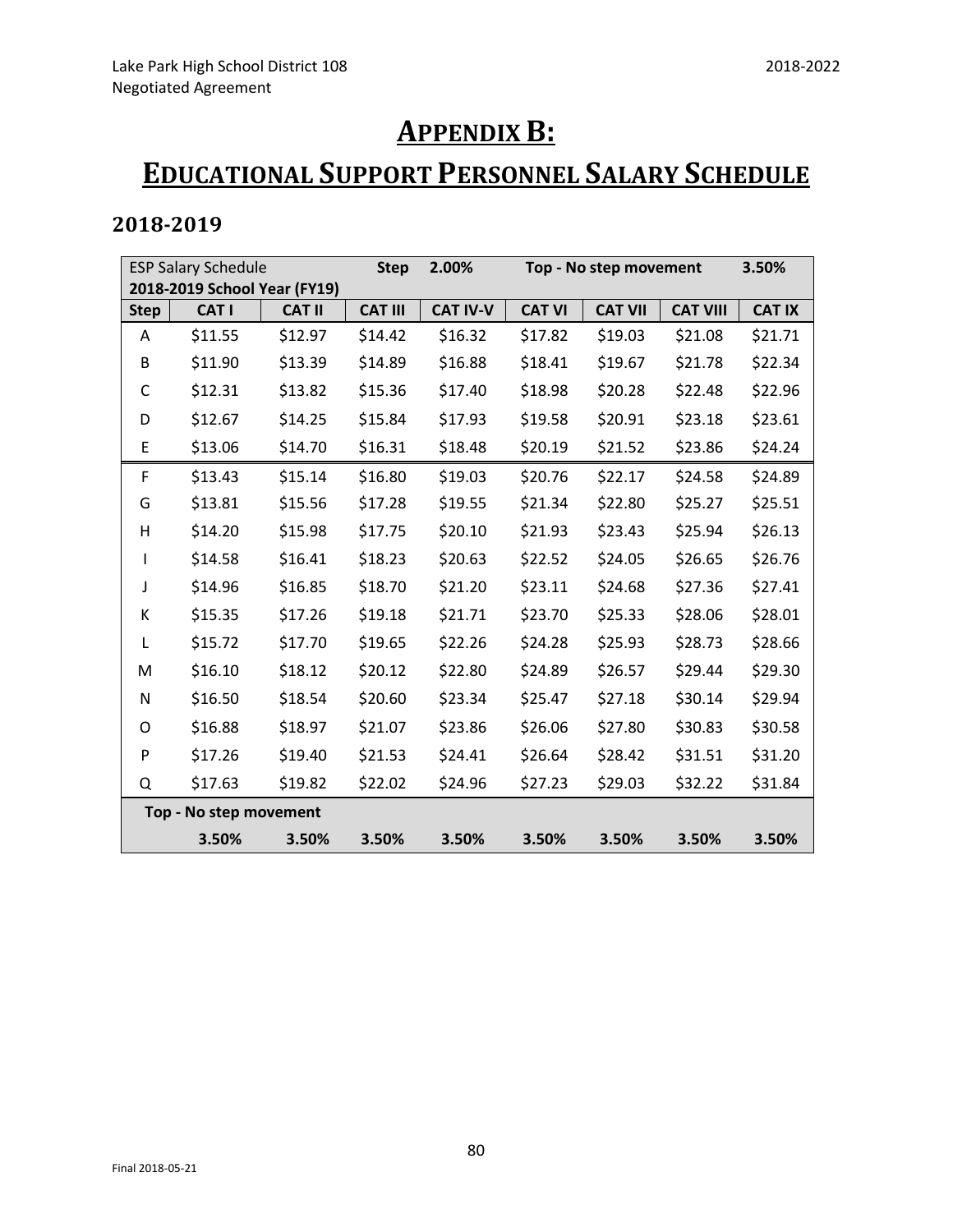| <b>ESP Salary Schedule</b>   |               |               | <b>Step</b>    | 1.75%<br>Top - No step movement |               |                | 3.00%           |               |
|------------------------------|---------------|---------------|----------------|---------------------------------|---------------|----------------|-----------------|---------------|
| 2019-2020 School Year (FY20) |               |               |                |                                 |               |                |                 |               |
| <b>Step</b>                  | CAT I         | <b>CAT II</b> | <b>CAT III</b> | <b>CAT IV-V</b>                 | <b>CAT VI</b> | <b>CAT VII</b> | <b>CAT VIII</b> | <b>CAT IX</b> |
| A                            | \$11.75       | \$13.20       | \$14.67        | \$16.61                         | \$18.13       | \$19.36        | \$21.45         | \$22.09       |
| B                            | \$12.11       | \$13.62       | \$15.15        | \$17.18                         | \$18.73       | \$20.01        | \$22.16         | \$22.73       |
| $\mathsf C$                  | \$12.53       | \$14.06       | \$15.63        | \$17.70                         | \$19.31       | \$20.63        | \$22.87         | \$23.36       |
| D                            | \$12.89       | \$14.50       | \$16.12        | \$18.24                         | \$19.92       | \$21.28        | \$23.59         | \$24.02       |
| E                            | \$13.29       | \$14.96       | \$16.60        | \$18.80                         | \$20.54       | \$21.90        | \$24.28         | \$24.66       |
| F                            | \$13.67       | \$15.40       | \$17.09        | \$19.36                         | \$21.12       | \$22.56        | \$25.01         | \$25.33       |
| G                            | \$14.05       | \$15.83       | \$17.58        | \$19.89                         | \$21.71       | \$23.20        | \$25.71         | \$25.96       |
| H                            | \$14.45       | \$16.26       | \$18.06        | \$20.45                         | \$22.31       | \$23.84        | \$26.39         | \$26.59       |
| I                            | \$14.84       | \$16.70       | \$18.55        | \$20.99                         | \$22.91       | \$24.47        | \$27.12         | \$27.23       |
| J                            | \$15.22       | \$17.14       | \$19.03        | \$21.57                         | \$23.51       | \$25.11        | \$27.84         | \$27.89       |
| К                            | \$15.62       | \$17.56       | \$19.52        | \$22.09                         | \$24.11       | \$25.77        | \$28.55         | \$28.50       |
| L                            | \$16.00       | \$18.01       | \$19.99        | \$22.65                         | \$24.70       | \$26.38        | \$29.23         | \$29.16       |
| M                            | \$16.38       | \$18.44       | \$20.47        | \$23.20                         | \$25.33       | \$27.03        | \$29.96         | \$29.81       |
| N                            | \$16.79       | \$18.86       | \$20.96        | \$23.75                         | \$25.92       | \$27.66        | \$30.67         | \$30.46       |
| O                            | \$17.18       | \$19.30       | \$21.44        | \$24.28                         | \$26.52       | \$28.29        | \$31.37         | \$31.12       |
| P                            | \$17.56       | \$19.74       | \$21.91        | \$24.84                         | \$27.11       | \$28.92        | \$32.06         | \$31.75       |
| Q                            | \$17.94       | \$20.17       | \$22.41        | \$25.40                         | \$27.71       | \$29.54        | \$32.78         | \$32.40       |
|                              | Top - No step |               |                |                                 |               |                |                 |               |
|                              | 3.00%         | 3.00%         | 3.00%          | 3.00%                           | 3.00%         | 3.00%          | 3.00%           | 3.00%         |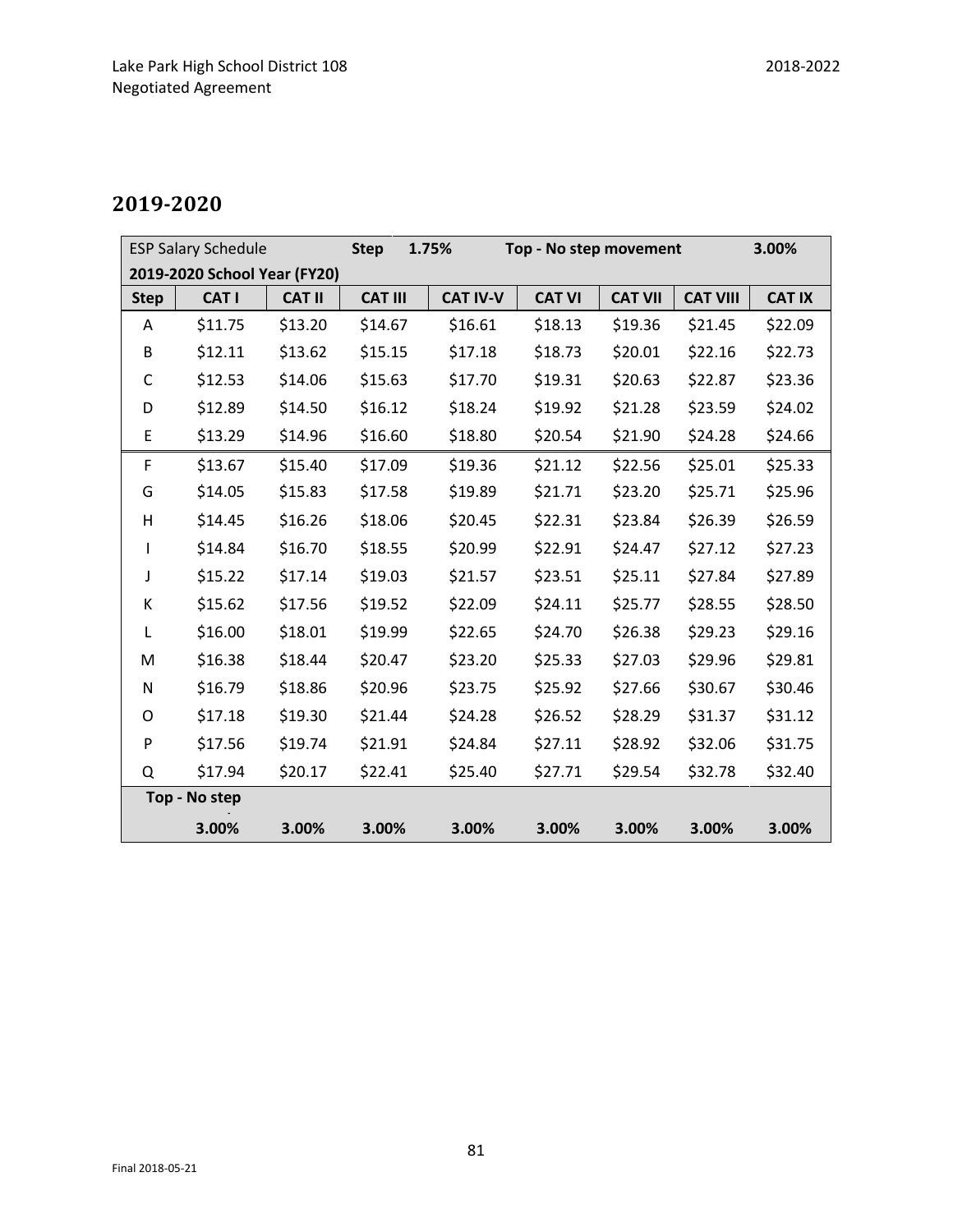| <b>ESP Salary Schedule</b>   |         |               | <b>Step</b>    | 1.50%<br>Top - No step movement |               |                |                 | 2.50%         |
|------------------------------|---------|---------------|----------------|---------------------------------|---------------|----------------|-----------------|---------------|
| 2020-2021 School Year (FY21) |         |               |                |                                 |               |                |                 |               |
| <b>Step</b>                  | CAT I   | <b>CAT II</b> | <b>CAT III</b> | <b>CAT IV-V</b>                 | <b>CAT VI</b> | <b>CAT VII</b> | <b>CAT VIII</b> | <b>CAT IX</b> |
| A                            | \$11.93 | \$13.40       | \$14.89        | \$16.86                         | \$18.40       | \$19.65        | \$21.77         | \$22.42       |
| B                            | \$12.29 | \$13.82       | \$15.38        | \$17.44                         | \$19.01       | \$20.31        | \$22.49         | \$23.07       |
| C                            | \$12.72 | \$14.27       | \$15.86        | \$17.97                         | \$19.60       | \$20.94        | \$23.21         | \$23.71       |
| D                            | \$13.08 | \$14.72       | \$16.36        | \$18.51                         | \$20.22       | \$21.60        | \$23.94         | \$24.38       |
| E                            | \$13.49 | \$15.18       | \$16.85        | \$19.08                         | \$20.85       | \$22.23        | \$24.64         | \$25.03       |
| F                            | \$13.88 | \$15.63       | \$17.35        | \$19.65                         | \$21.44       | \$22.90        | \$25.39         | \$25.71       |
| G                            | \$14.26 | \$16.07       | \$17.84        | \$20.19                         | \$22.04       | \$23.55        | \$26.10         | \$26.35       |
| H                            | \$14.67 | \$16.50       | \$18.33        | \$20.76                         | \$22.64       | \$24.20        | \$26.79         | \$26.99       |
| $\mathsf{I}$                 | \$15.06 | \$16.95       | \$18.83        | \$21.30                         | \$23.25       | \$24.84        | \$27.53         | \$27.64       |
| J                            | \$15.45 | \$17.40       | \$19.32        | \$21.89                         | \$23.86       | \$25.49        | \$28.26         | \$28.31       |
| К                            | \$15.85 | \$17.82       | \$19.81        | \$22.42                         | \$24.47       | \$26.16        | \$28.98         | \$28.93       |
| L                            | \$16.24 | \$18.28       | \$20.29        | \$22.99                         | \$25.07       | \$26.78        | \$29.67         | \$29.60       |
| M                            | \$16.63 | \$18.72       | \$20.78        | \$23.55                         | \$25.71       | \$27.44        | \$30.41         | \$30.26       |
| N                            | \$17.04 | \$19.14       | \$21.27        | \$24.11                         | \$26.31       | \$28.07        | \$31.13         | \$30.92       |
| O                            | \$17.44 | \$19.59       | \$21.76        | \$24.64                         | \$26.92       | \$28.71        | \$31.84         | \$31.59       |
| P                            | \$17.82 | \$20.04       | \$22.24        | \$25.21                         | \$27.52       | \$29.35        | \$32.54         | \$32.23       |
| Q                            | \$18.21 | \$20.47       | \$22.75        | \$25.78                         | \$28.13       | \$29.98        | \$33.27         | \$32.89       |
| Top - No step                |         |               |                |                                 |               |                |                 |               |
|                              | 2.50%   | 2.50%         | 2.50%          | 2.50%                           | 2.50%         | 2.50%          | 2.50%           | 2.50%         |